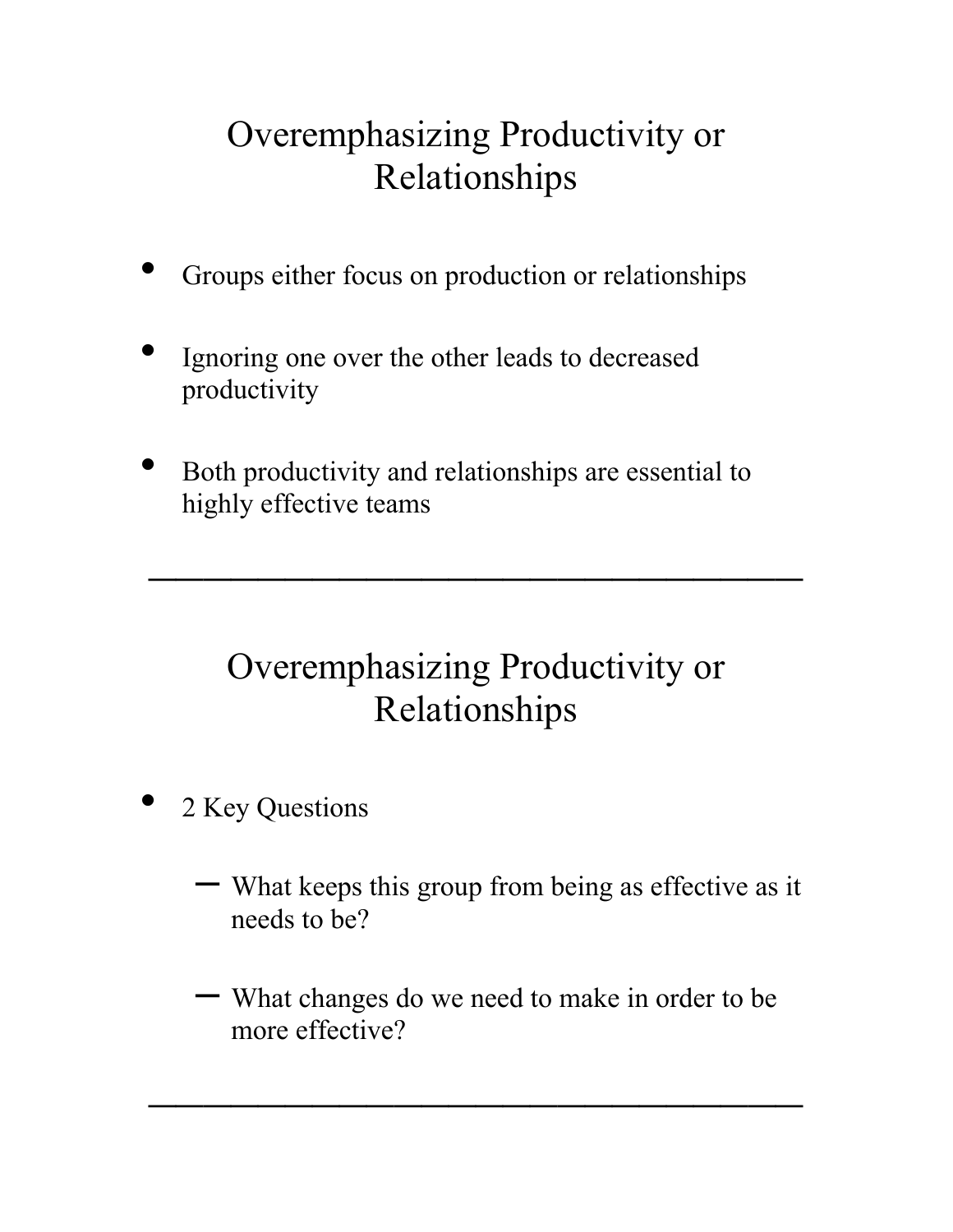## Less Effective Groups

- Less effective teams struggle with indecision
	- Constructive conflict is important
	- Must feel safe to voice opinions
	- Create safety for different opinions
	- Encourage participation by asking others to speak up
	- Stimulate discussion:
		- Assigning a Devil's Advocate or Idea Generator

\_\_\_\_\_\_\_\_\_\_\_\_\_\_\_\_\_\_\_\_\_\_\_\_

## Difficult Decisions Deferred To The Leader

- Group struggles that rely on the leader
	- Leader should encourage the group to continue with the issue
	- Focus the group on moving forward instead of their differences
	- Focus on reviewing the goal or points of agreement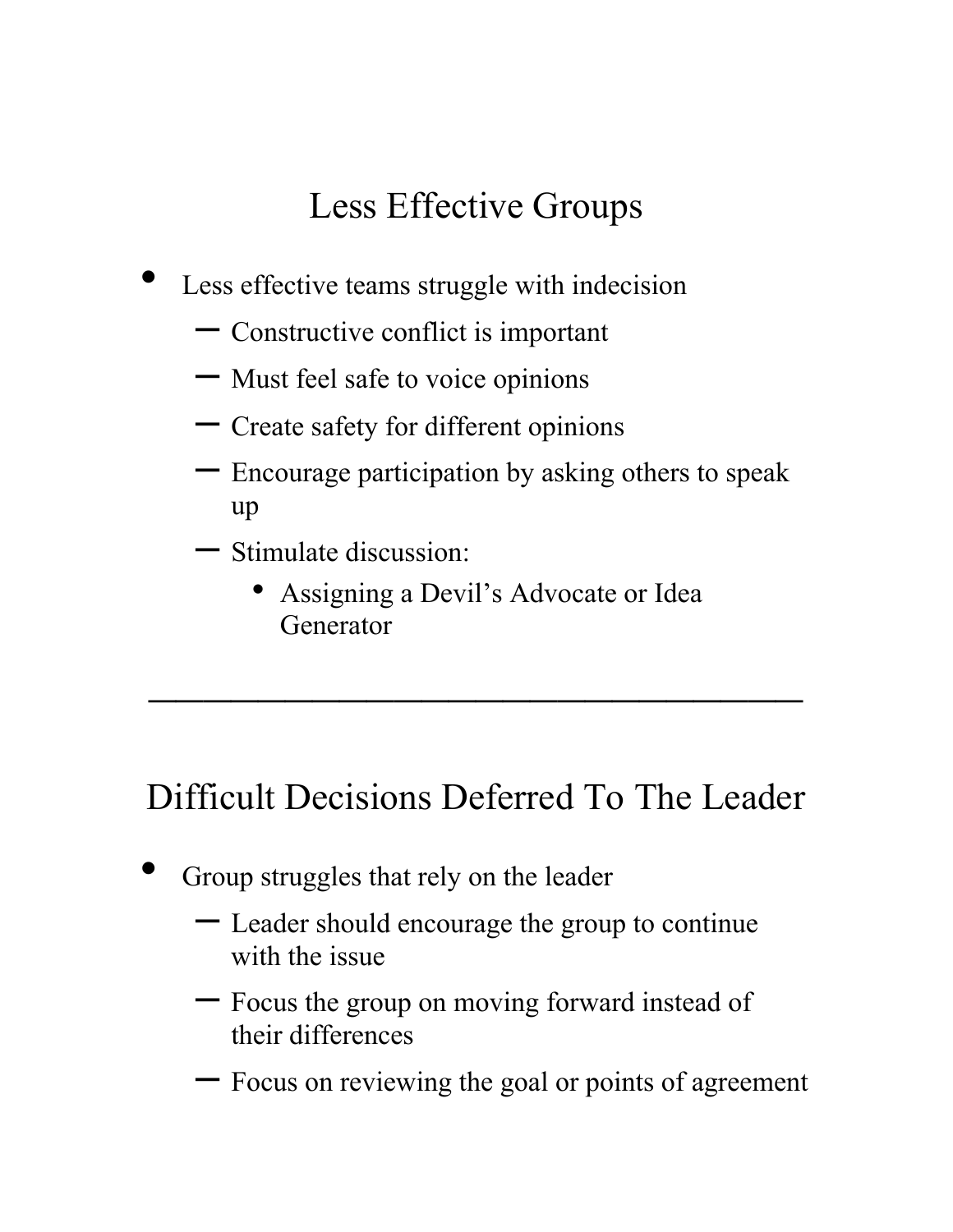# Difficult Decisions Deferred To The Leader

\_\_\_\_\_\_\_\_\_\_\_\_\_\_\_\_\_\_\_\_\_\_\_\_

- Group struggles that rely on the leader
	- Are all group members participating?
	- Are there any group members dominating?
	- Assign the task of agreeing or disagreeing with a certain position

\_\_\_\_\_\_\_\_\_\_\_\_\_\_\_\_\_\_\_\_\_\_\_\_

#### No Follow Through On Decisions

- A group makes decisions that are then forgotten or ignored.
	- Leave meetings unsure about what decisions were made and who is responsible
	- Assign a team member the role of Note Keeper
		- They record all decisions made during the meeting
		- Who is responsible for what and when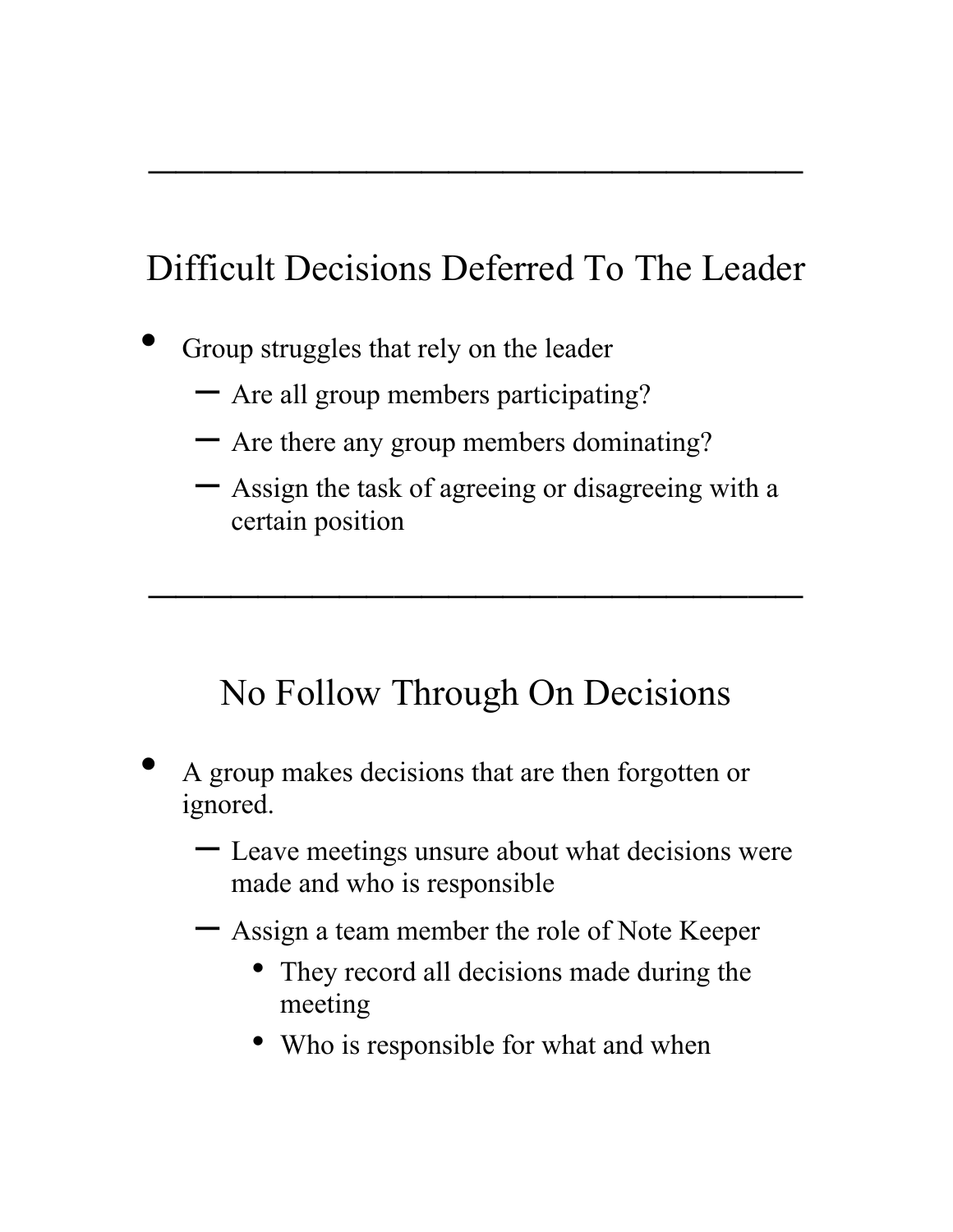# Unequal Group Participation

\_\_\_\_\_\_\_\_\_\_\_\_\_\_\_\_\_\_\_\_\_\_\_\_

- Same group members dominate the discussion
	- Others rarely voice their opinions and when they do, they are ignored
	- Assign dominating team members the roles of listener, helper or clarifier
	- Assign more passive team members the roles of devil's advocate, idea generator or mediator.
	- Ask team members to write down their idea for a particular problem then present their idea to the team.

## Things To Do

\_\_\_\_\_\_\_\_\_\_\_\_\_\_\_\_\_\_\_\_\_\_\_\_

- Spend some time talking about your group dynamics
- Ask yourselves four questions:
	- What would this team be like if everything went as we wanted it to?